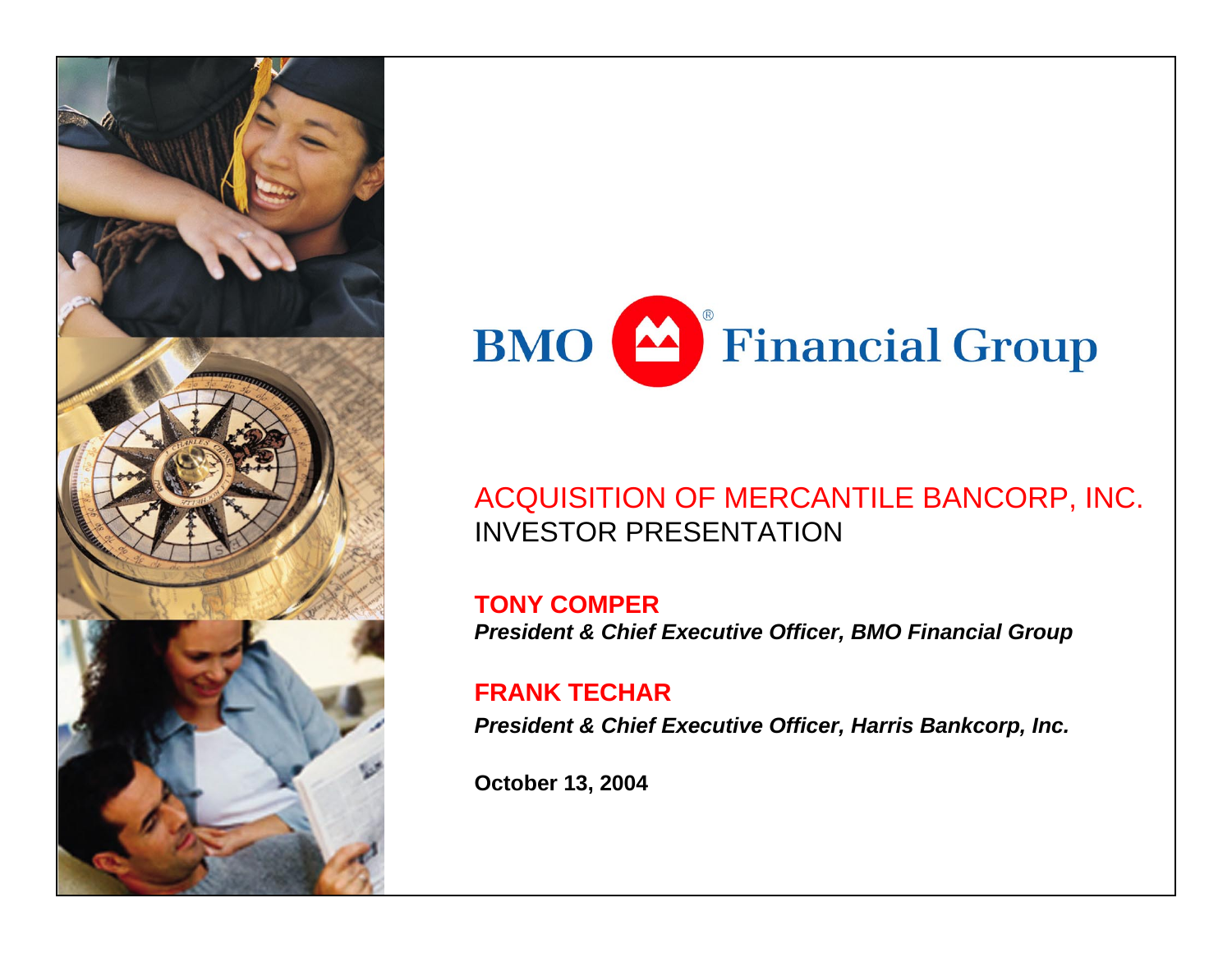

## Forward-Looking Statements

#### **CAUTION REGARDING FORWARD-LOOKING STATEMENTS**

Bank of Montreal's public communications often include written or oral forward-looking statements. Statements of this type are included in this presentation, and may be included in filings with Canadian securities regulators or the U.S. Securities and Exchange Commission, or in other communications. All such statements are made pursuant to the 'safe harbor' provisions of the United States Private Securities Litigation Reform Act of 1995. Forward-looking statements may involve, but are not limited to, comments with respect to our objectives for 2004 and beyond, our strategies or future actions, our targets, expectations for our financial condition or share price, and the results of or outlook for our operations or for the Canadian and U.S. economies.

By their nature, forward-looking statements require us to make assumptions and are subject to inherent risks and uncertainties. There is significant risk that predictions and other forward-looking statements will not prove to be accurate. We caution readers of this document not to place undue reliance on our forward-looking statements as a number of factors could cause actual future results, conditions, actions or events to differ materially from the targets, expectations, estimates or intentions expressed in the forward-looking statements.

The future outcomes that relate to forward-looking statements may be influenced by many factors, including but not limited to: global capital market activities; interest rate and currency value fluctuations; the effects of war or terrorist activities; the effects of disease or illness that impact on local, national or international economies; the effects of disruptions to public infrastructure, such as transportation, communications, power or water supply disruptions; industry and worldwide economic and political conditions; regulatory and statutory developments; the effects of competition in the geographic and business areas in which we operate; management actions; and technological changes. We caution that the foregoing list of factors is not exhaustive and that when relying on forward-looking statements to make decisions with respect to Bank of Montreal, investors and others should carefully consider these factors, as well as other uncertainties and potential events, and the inherent uncertainty of forward-looking statements. Bank of Montreal does not undertake to update any forwardlooking statement, whether written or oral, that may be made, from time to time, by the organization or on its behalf.

| <b>Investor Relations</b> | <b>Susan Payne</b>  | 416-867-6656               | susan.payne@bmo.com  |  |
|---------------------------|---------------------|----------------------------|----------------------|--|
|                           | <b>Steven Bonin</b> | 416-867-5452               | steven.bonin@bmo.com |  |
|                           | <b>Amanda Mason</b> | 416-867-3562               | amanda.mason@bmo.com |  |
|                           | Fax:                | 416-867-3367               |                      |  |
|                           | Email:              | investor.relations@bmo.com |                      |  |



1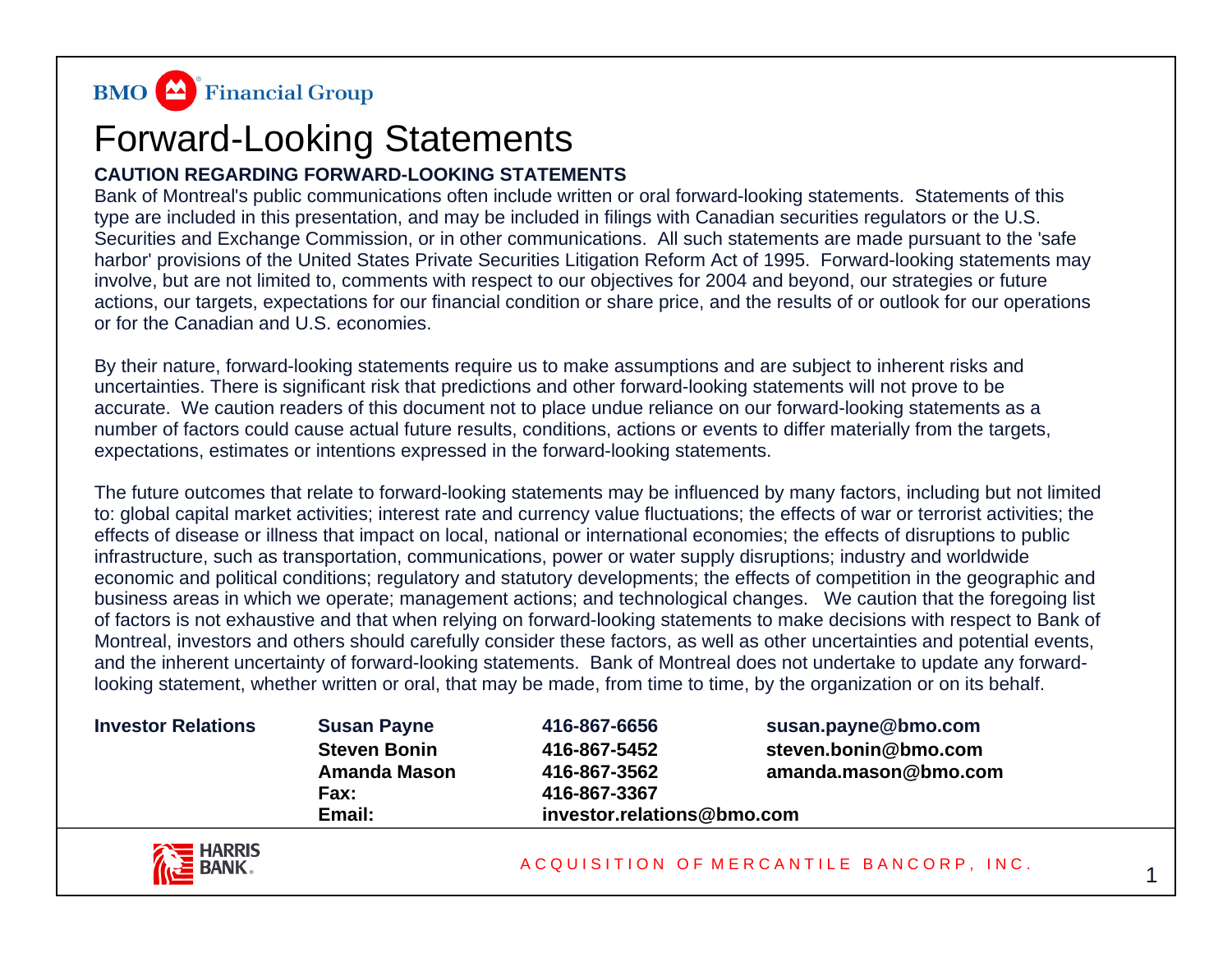

# *Key Terms* of Acquisition

- A privately held, 19 branch community bank in Lake and Porter counties in Northwest Indiana with over 300 employees
- $\bullet$ Sixth largest bank in Northwest Indiana
- • Gross Cash Purchase Price: US\$156.5MM
	- 100% of the capital stock of Mercantile Bancorp, Inc. US\$148.9MM
	- Lake Commercial US\$7.6MM (an entity established to develop potential branch properties for Mercantile Bancorp, Inc.)
- • Cash EPS neutral in first year and accretive thereafter, excluding one time costs
- •Reduces BMO's Tier 1 ratio by 10 to 15 bps
- Total one-time costs of US\$14MM, of which US\$4MM relates to transaction costs to be capitalized
- IRR of 15%
- P/E of 34.6x (24.1x excluding one-time pre-tax provision of US\$3MM taken in June 2004) and P/B 1.8x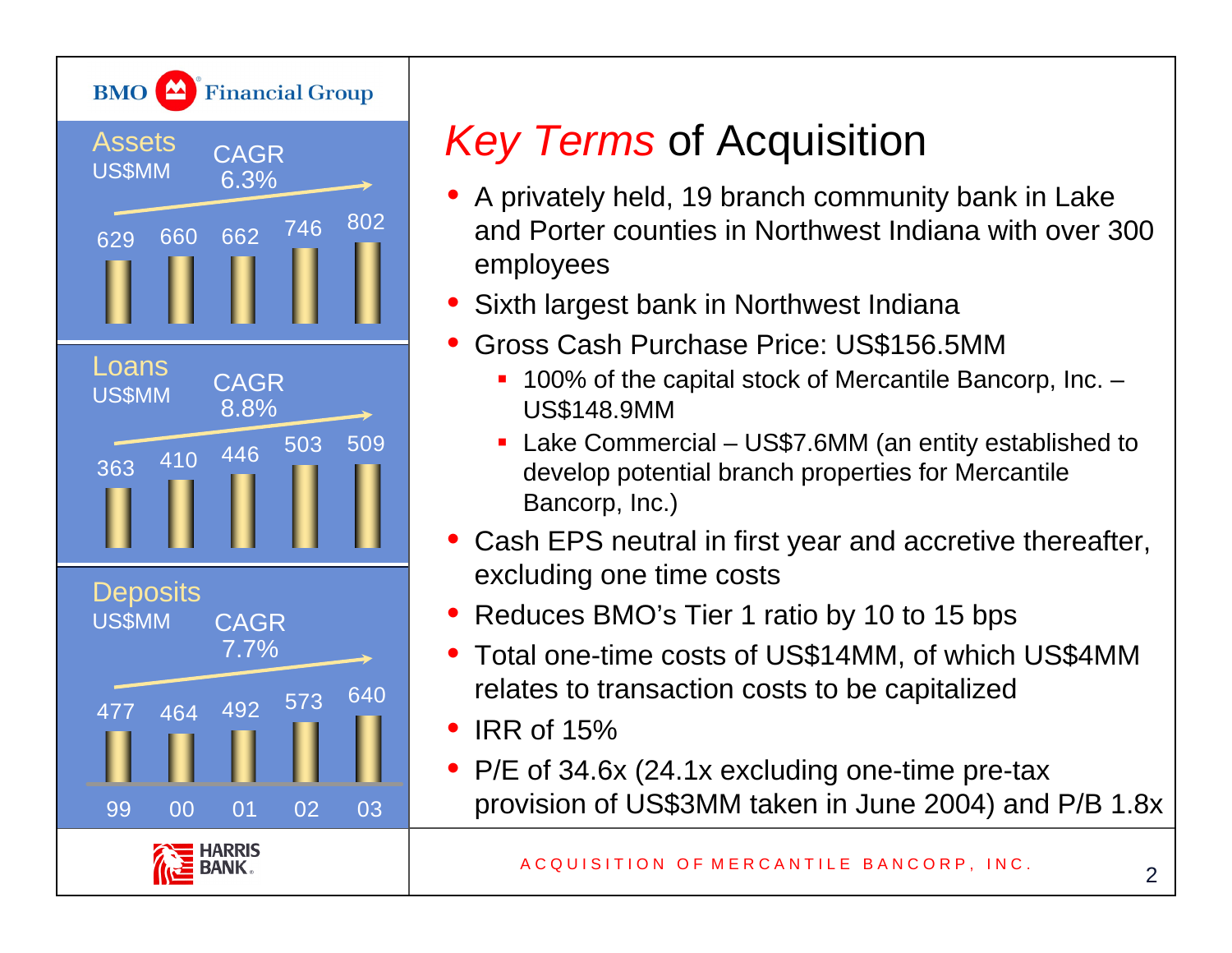

# *Expanding* into Northwest Indiana

- • Northwest Indiana is a natural extension for Harris, complementing our existing Chicagoland branch network
- • Opportunity for Harris to expand its full service distribution network and transport its community banking model, strong credit and risk management capabilities and high quality customer service
- • Demographics for Lake and Porter counties predict growth rates of 1.3% and 5.2% respectively for 2004 to 2009
- • Heavy commuter traffic between Chicago and Northwest Indiana – with potential to increase with a proposed commuter rail system

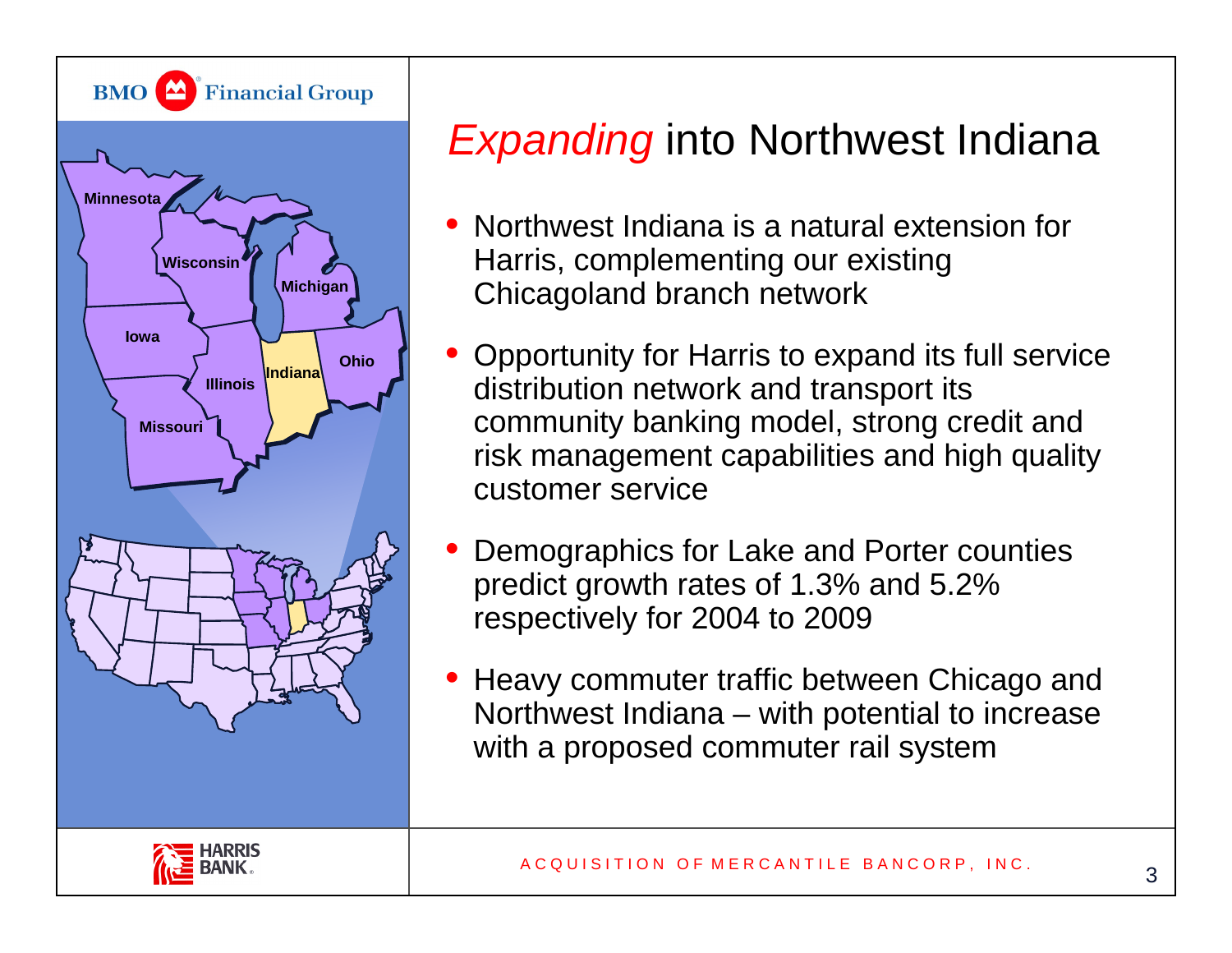

#### Valparaiso Branch



#### Crown Point Branch



## *Strategic* Locations



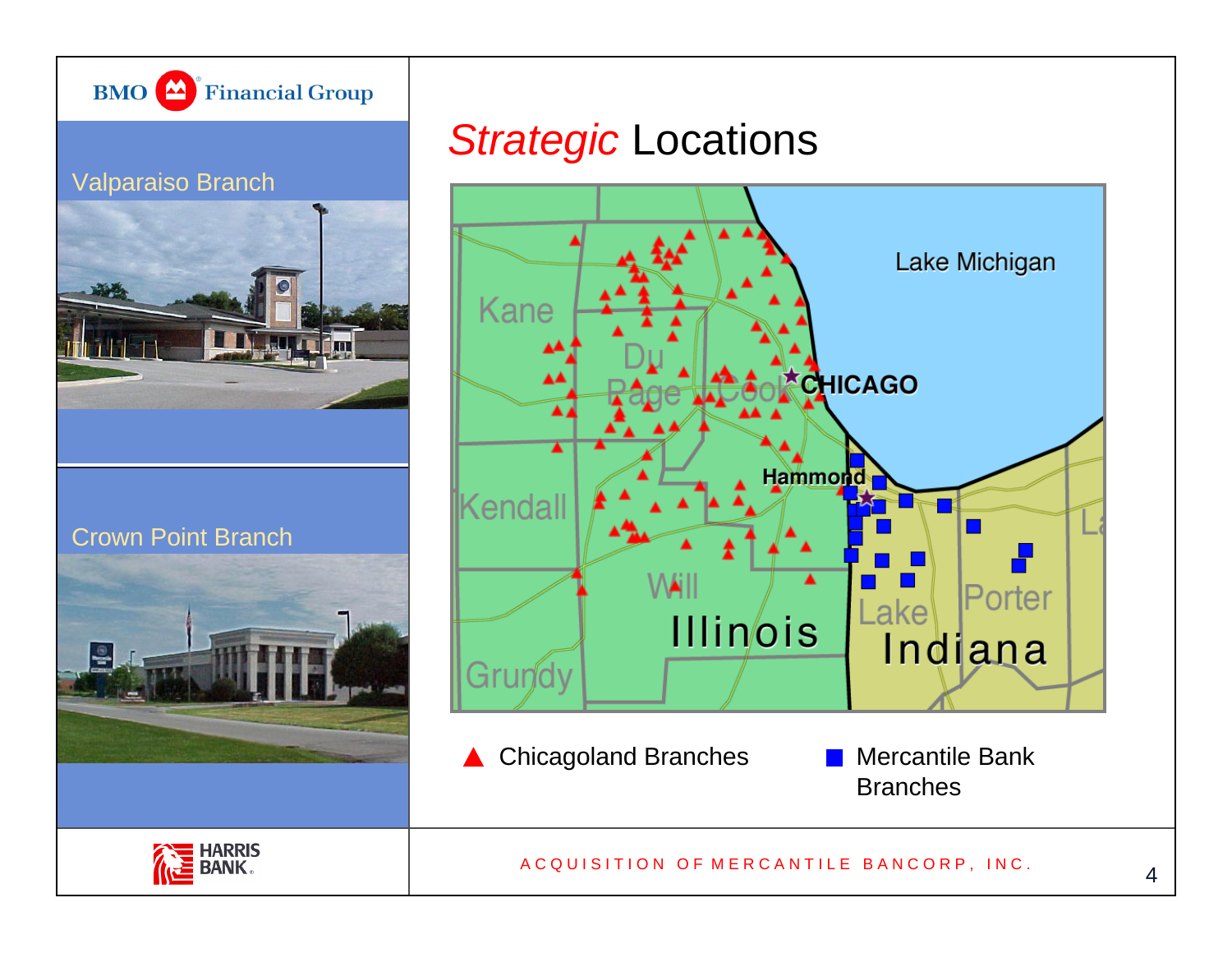

### **Market Share**

- 9 *Lake County – 8.7%*
- 9 *Porter County – 2.3%*

#### Munster Branch



# *Strategic* Highlights

- One of three large remaining independent franchises in the market
- Positioned as both a commercial bank and a retail bank, with trust capabilities
- Provides Harris with opportunity to leverage expertise in consumer lending
- Focus will be to reposition business mix over time toward retail (mirroring Harris) by growing consumer portfolio
- 10 of 19 branches located in faster growing markets and future expansion will be targeted in these areas

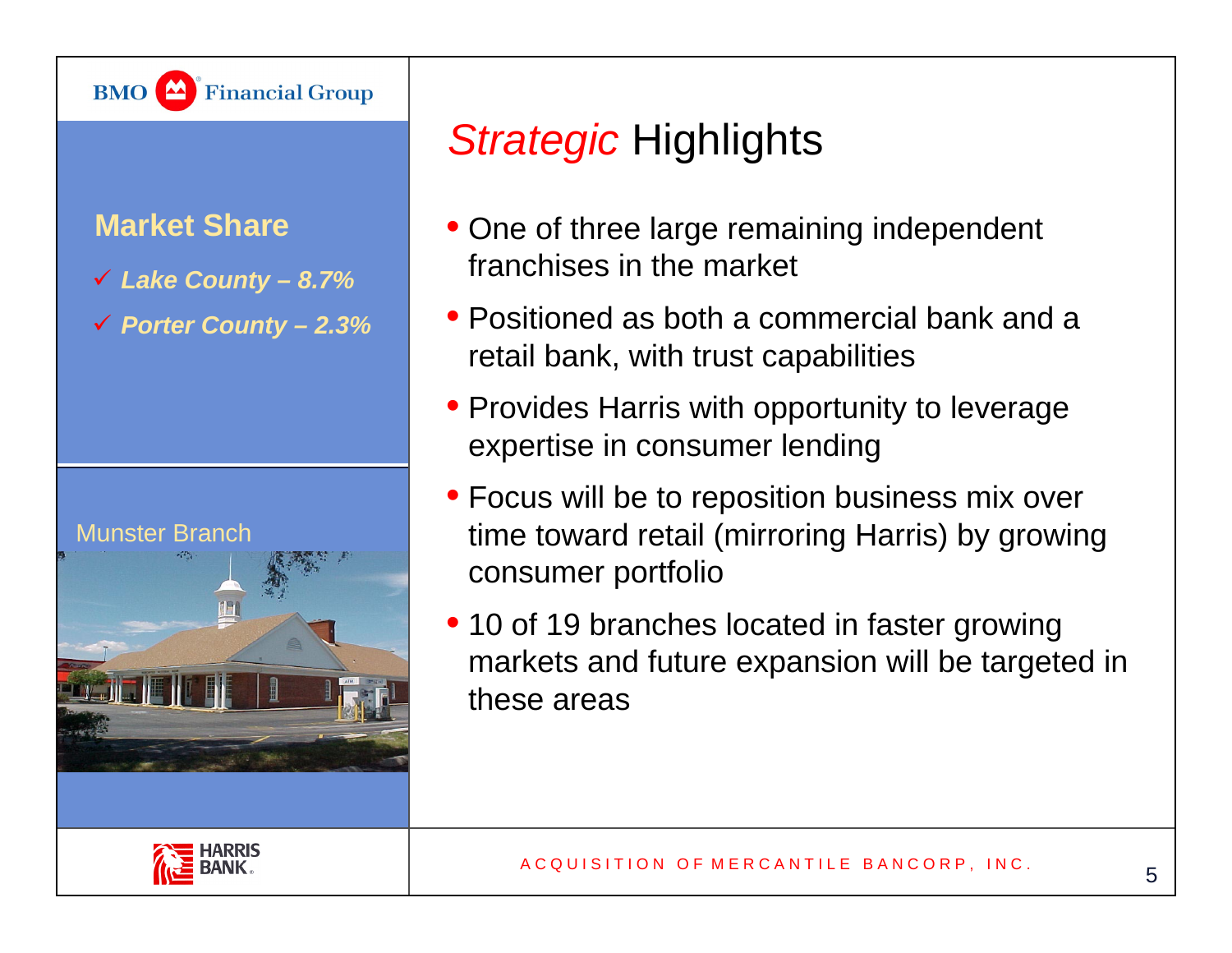

# *Financial* Review

- Commercial and retail bank
	- **19 branch distribution network**
	- **20% of deposits are in non-interest accounts**
	- **Loans and deposits have grown at an annual rate** of 8.8% and 7.7% respectively over last 5 years
	- **-** Loan to deposit ratio approximately 84%
	- **Loan portfolio approximately 65% commercial**
	- **Seasoned lending staff**
- Productivity ratio has not changed materially since 1999 due to opening 7 new full-service locations over the last 5 years
- • Expense synergies of approximately 20% expected to be realized in 18 to 24 months through operating efficiencies and technology synergies

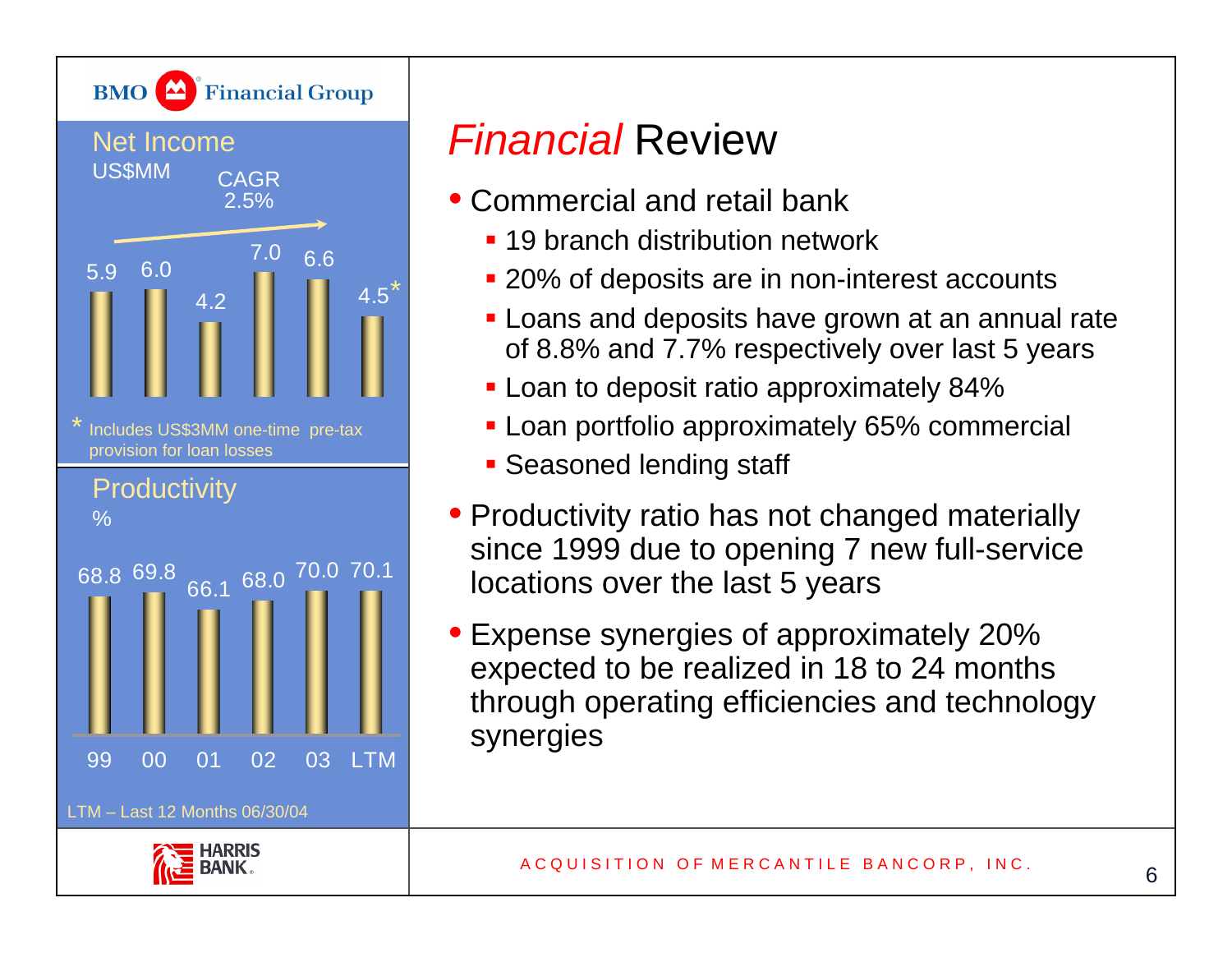